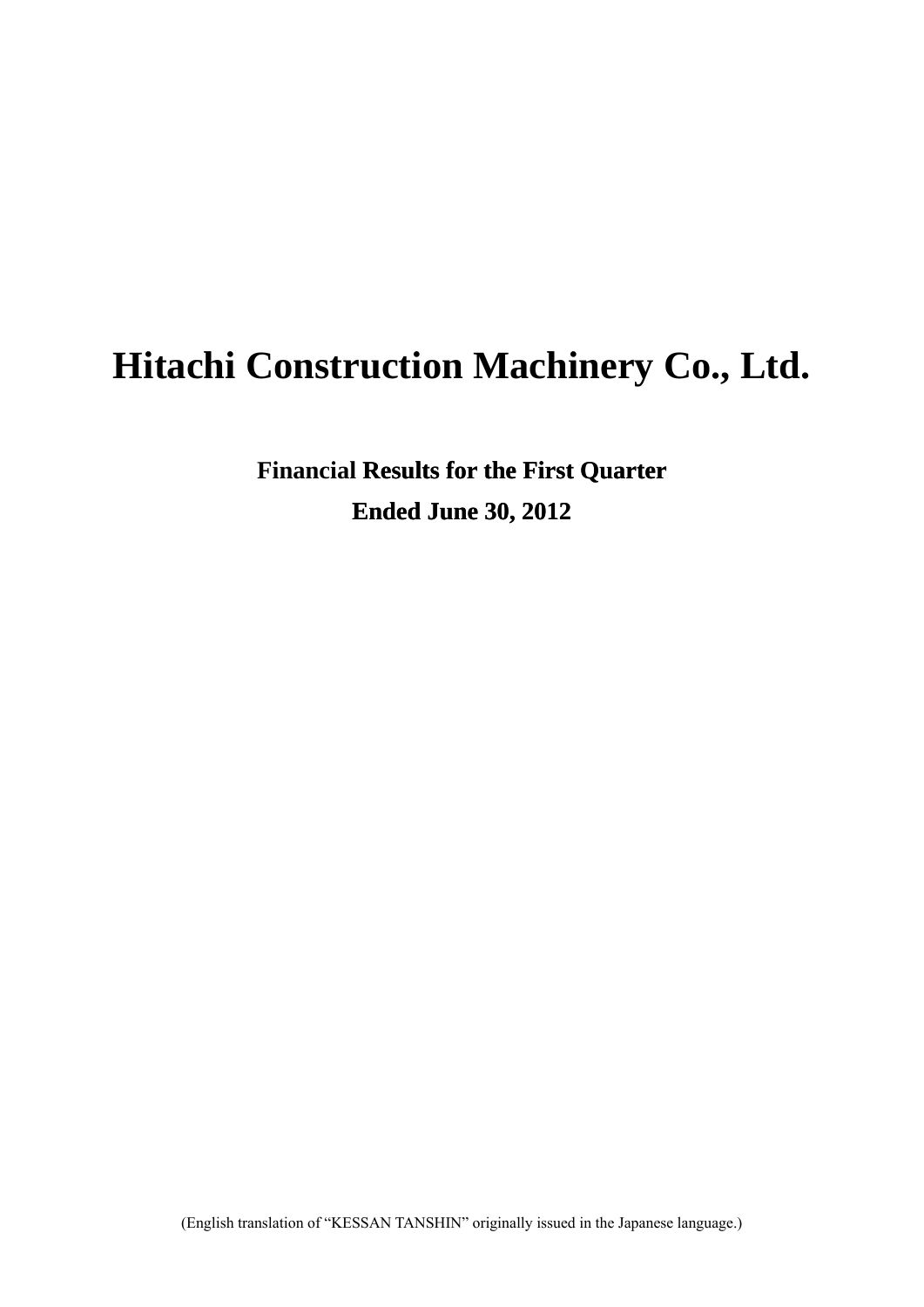#### **Consolidated Financial Results for the First Quarter Ended June 30, 2012 (Japan GAAP) (Non-audited)**

July 25, 2012

Listed company: **Hitachi Construction Machinery Co., Ltd. (HCM)** Stock exchange: Tokyo, Osaka (first section) Code number: 6305 URL http://www.hitachi-c-m.com/ Representative: Yuichi Tsujimoto, President and Chief Executive Officer Scheduled date for submission of the Quarterly Securities Report: August 9, 2012 Scheduled date of commencement of payment of dividends:  $-$ Supplementary materials to the quarterly financial statements have been prepared: Yes A presentation will be held to explain the quarterly financial statements: Yes (for institutional investors, analysts, and journalists) U.S. accounting standards are not applied.

1. Consolidated results for the first quarter ended June 2012(April 1, 2012 to June 30, 2012)

(1) Consolidated results (Rounded off to the nearest million)

|                                                                                                                       | Net sales       |        | Operating income |      | Ordinary income |               | Net income      |               |
|-----------------------------------------------------------------------------------------------------------------------|-----------------|--------|------------------|------|-----------------|---------------|-----------------|---------------|
|                                                                                                                       | Millions of yen | $\%$   | Millions of yen  | $\%$ | Millions of yen | $\frac{0}{0}$ | Millions of yen | $\frac{0}{0}$ |
| June 30, 2012                                                                                                         | 200.619         | 14.0 i | 13.265           | 61.5 | 7.636           | (0.6)         | 5,343           | 122.7         |
| June 30, 2011                                                                                                         | 176,038         | 5.2    | 8.215            | 91.0 | 7.682           | 87.7          | 2.399           | 64.8          |
| June 2011: \\$1,853 million $(-\%)$<br>Note: Comprehensive income<br>June 2012: $(\frac{12.978}{2})$ million) $(-\%)$ |                 |        |                  |      |                 |               |                 |               |
|                                                                                                                       |                 |        |                  |      |                 |               |                 |               |

|               | Net income per share | Net income per share<br>(Diluted) |
|---------------|----------------------|-----------------------------------|
|               | Yen                  | Yen                               |
| June 30, 2012 | 25.22                | 25.22                             |
| June 30, 2011 | 11.34                |                                   |

Note) Percentages indicated are increases (decreases) compared with the same period of the previous fiscal year.

#### (2) Consolidated financial position

|                | Total assets    | Net assets      | Equity ratio  |
|----------------|-----------------|-----------------|---------------|
|                | Millions of yen | Millions of yen | $\frac{0}{0}$ |
| June 30, 2012  | 1,031,508       | 363,819         | 30.8          |
| March 31, 2012 | 1.086.116       | 368,777         | 29.7          |

Note: Total equity June 2012: ¥317,257 million March 2012: ¥322,570 million

#### 2. Dividends status

|                                | Cash dividends per share |                       |               |          |       |  |
|--------------------------------|--------------------------|-----------------------|---------------|----------|-------|--|
|                                | First Quarter            | <b>Second Quarter</b> | Third Quarter | Year End | Total |  |
|                                | Yen                      | Yen                   | Yen           | Yen      | Yen   |  |
| March 31, 2012                 |                          | 15.00                 |               | 15.00    | 30.00 |  |
| March 31, 2013                 |                          |                       |               |          |       |  |
| March 31, 2013<br>(Projection) |                          | 20.00                 |               | 20.00    | 40.00 |  |

Note: Changes involving the dividend states for the fiscal year ending March 2013: None

#### 3. Consolidated earnings forecast for the fiscal year ending March 2013 (April 1, 2012to March 31, 2013)

|                              | Net sales       |     | Operating income |               | Ordinary income |               |
|------------------------------|-----------------|-----|------------------|---------------|-----------------|---------------|
|                              | Millions of yen | %   | Millions of yen  | $\frac{0}{0}$ | Millions of yen | $\frac{0}{0}$ |
| September 30, 2012 (Interim) | 390,000         | 6.9 | 23,000           | 12.5          | 16.500          |               |
| March 31, 2013               | 820,000         | 0.4 | 72,000           | 31.3          | 62,000          | 19.9          |

|                              | Net income      |               | Net income per share |
|------------------------------|-----------------|---------------|----------------------|
|                              | Millions of yen | $\frac{0}{0}$ | Yen                  |
| September 30, 2012 (Interim) | 18.500          | 237.5         | 8734                 |
| March 31, 2013               | 40,000          | 73.6          | 188.84               |

Notes: 1) The percentages indicated show changes from the same period of the previous fiscal year.

2) Changes in consolidated earnings forecast: Yes

For the changes, please refer to "Notice of Revised Earnings Forecasts" that we announced today, July 25, 2012.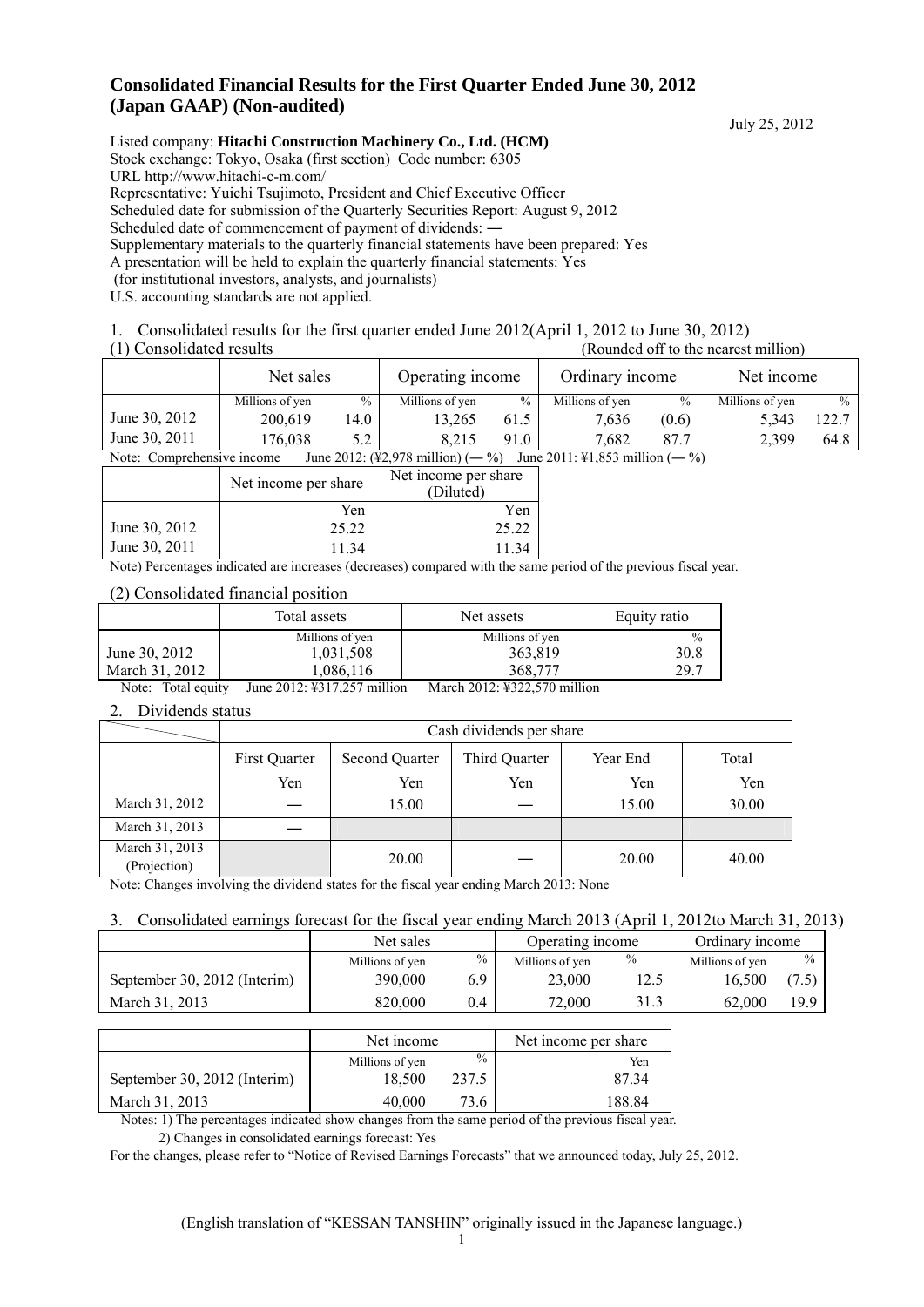\*Notes

- (1) Important changes in the scope of the consolidation during period: None
- (2) Application of a special accounting method: Yes
- (3) Changes in accounting policies; changes in accounting estimates; restatements

| [1] Changes in the accompanying revision of accounting policies : None |                  |
|------------------------------------------------------------------------|------------------|
| [2] Changes other than those in [1]                                    | $\therefore$ Yes |
| [3] Changes in accounting estimates                                    | : Yes            |
| [4] Restatements                                                       | : None           |

Note) The Company and its domestic subsidiaries changed the depreciation method of tangible assets from declining-balance method to straight-line method compute from the first quarter. According to article10-5 of 'Ordinance on Terminology, Forms and Preparation Methods of Quarterly Consolidated Financial Statements', '[2] Changes other than those in [1] 'and '[3] Changes in accounting estimates' should be Yes.

Please refer to 2.Notes on Summary Information , (3) Changes in accounting policies; changes in accounting estimates; restatements on page 9.

(4) Number of shares issued (common shares)

| [1] Number of shares issued (including treasury shares)                      |                           |
|------------------------------------------------------------------------------|---------------------------|
| June 2012: 215,115,038                                                       | March 2012: 215, 115, 038 |
| [2] Number of treasury shares at the end of the period                       |                           |
| June 2012: $3.291.467$                                                       | March 2012: 3,296,336     |
| [3] Average number of shares during the period (cumulative for all quarters) |                           |
| June 2012: 211,821,134                                                       | June 2011: 211,473,895    |

\*Indication of quarterly review procedure implementation status

This quarterly earnings report is exempt from the quarterly review procedure based upon the Financial Instruments and Exchange Act. It is under the review procedure process at the time of disclosure of this report.

\*Explanation on the appropriate use of results forecasts and other important items

Any forward-looking statements in the report, including results forecasts, are based on certain assumptions that were deemed rational as well as information currently available to the Company at this time. However, various factors could cause actual results to differ materially.

Please refer to 1.Qualitative Information concerning Consolidated Business Performance, (3) Qualitative Information concerning Consolidated Earnings Forecasts on page 8 of the attachment for conditions serving as assumptions for results forecasts.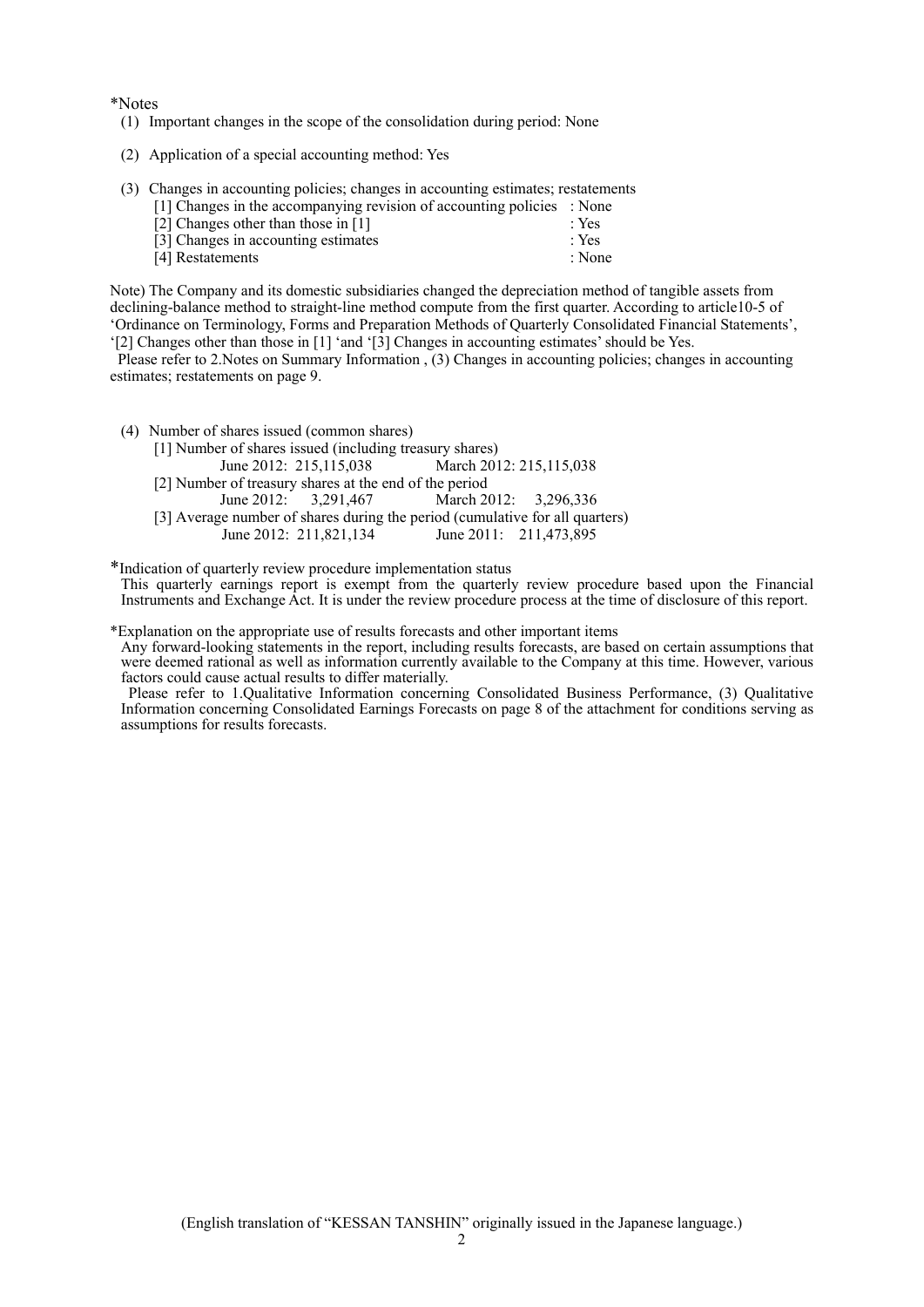# **Index of the Attachment**

| (2) Qualitative Information concerning Consolidated Financial Position                    |  |
|-------------------------------------------------------------------------------------------|--|
|                                                                                           |  |
| (3) Changes in accounting policies; changes in accounting estimates; restatements 9       |  |
|                                                                                           |  |
| (4) Notes on the Preconditions for a Going Concern (2008) 2016 15                         |  |
| (6) Notes on Significant Fluctuations in Shareholders' Equity <b>Constant Contains 15</b> |  |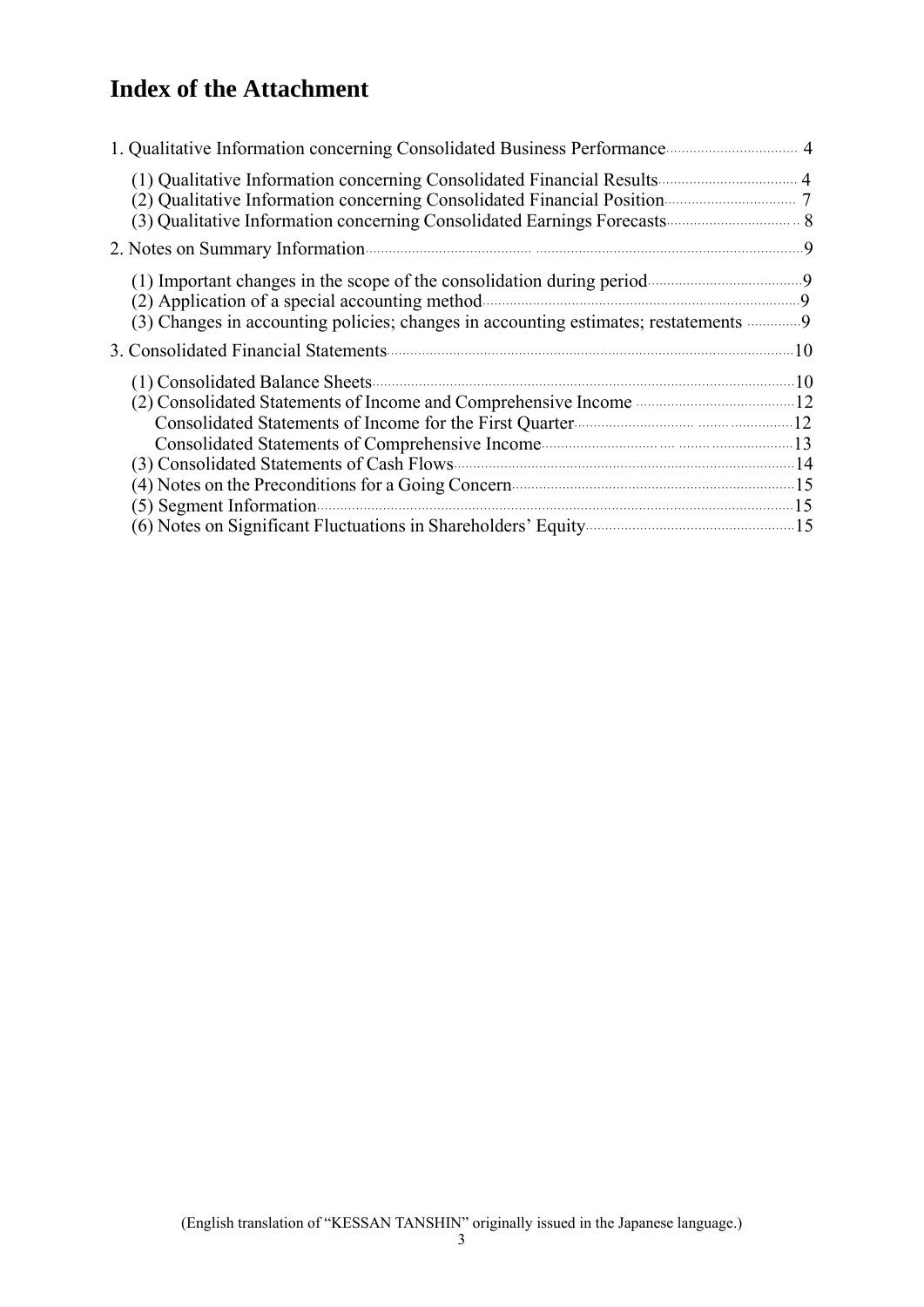# **1. Qualitative Information concerning Consolidated Business Performance**

#### (1) Qualitative Information concerning Consolidated Financial Results

#### **[1] Overview of Business Results**

In the international economy during the consolidated first quarter under review (April 1, 2012 to June 30, 2012, hereinafter referred to as the first quarter), the US economy has been gradually recovering while expectations for the European economy have been raised that the economy will bottom out due to measures taken by individual countries against the financial crisis. However, the future direction of the international economy as a whole remained unclear due to factors including decelerated economic growth in China and India.

With respect to the market for construction machinery including hydraulic excavators, demand in China significantly decreased while demand in emerging nations such as Asia continued increasing. In the Japanese market, demand increased mainly for rentals, supported by a gradual recovery backed by rehabilitation demand.

Under these circumstances, the HCM Group expanded sales of "ZAXIS-5" series according to local specific needs, as well as in response to replacing demand in the US rental industry. Also in Japan, we captured rehabilitation demand through Hitachi Construction Machinery Japan Co., Ltd., which was established in April.

As for mining machinery, we promoted sales of dump trucks utilizing AC electric-drive systems such as ultra-large hydraulic excavators including the world's largest size in Asia and Pacific regions, where resource development was actively undergone. Also we improved customer satisfaction by enriching post-sales services such as parts maintenance for longer operation time of mining machinery.

As a result, consolidated sales increased by 14% year-on-year to 200,619 million yen. Operating income also increased by 61% year-on-year to 13,265 million yen, supported by sales increase in service and parts mainly in mining machinery, as well as lower costs. Ordinary income decreased by 1% to 7,636 million yen, with the impact of the emerging nations' weakened currencies such as the Indian rupee.

|                  |           |          |                     | $(100 \text{ million yen})$ |  |
|------------------|-----------|----------|---------------------|-----------------------------|--|
|                  | June 2012 | June2011 | Year-on-year change |                             |  |
|                  | (A)       | (B)      | $(A)$ - $(B)$       | $(A)/(B)(\%)$               |  |
| Net sales        | 2,006     | 1,760    | 246                 | 114                         |  |
| Operating income | 133       | 82       | 51                  | 161                         |  |
| Ordinary income  | 76        | 77       | (0)                 | 99                          |  |
| Net income       | 53        | 24       | 29                  | 223                         |  |

The following table summarizes the consolidated results for this term ended June 2012:

#### **[2] Overview of Consolidated Sales by Regional Segment**  Japan

Although the Japanese economy suffered from the continuous highly appreciated yen and sluggish stock prices, a resilient trend was seen, which was led by rehabilitation demand.

Demand for construction machinery has increased in accordance with the expansion of sales for the rental industry.

Responding to these circumstances, we established Hitachi Construction Machinery Japan Co., Ltd. in April 2012, which integrated the rental section and the sales service section, to promptly respond to various customer wishes such as "want to rent, buy and repair", for improved customer satisfactions.

Consequently, net sales increased by 16 % year-on-year to 42,390 million yen.

#### The Americas

In the United States, economic conditions have been slowly recovering with the increase in capital expenditure, as well as recovering consumer spending.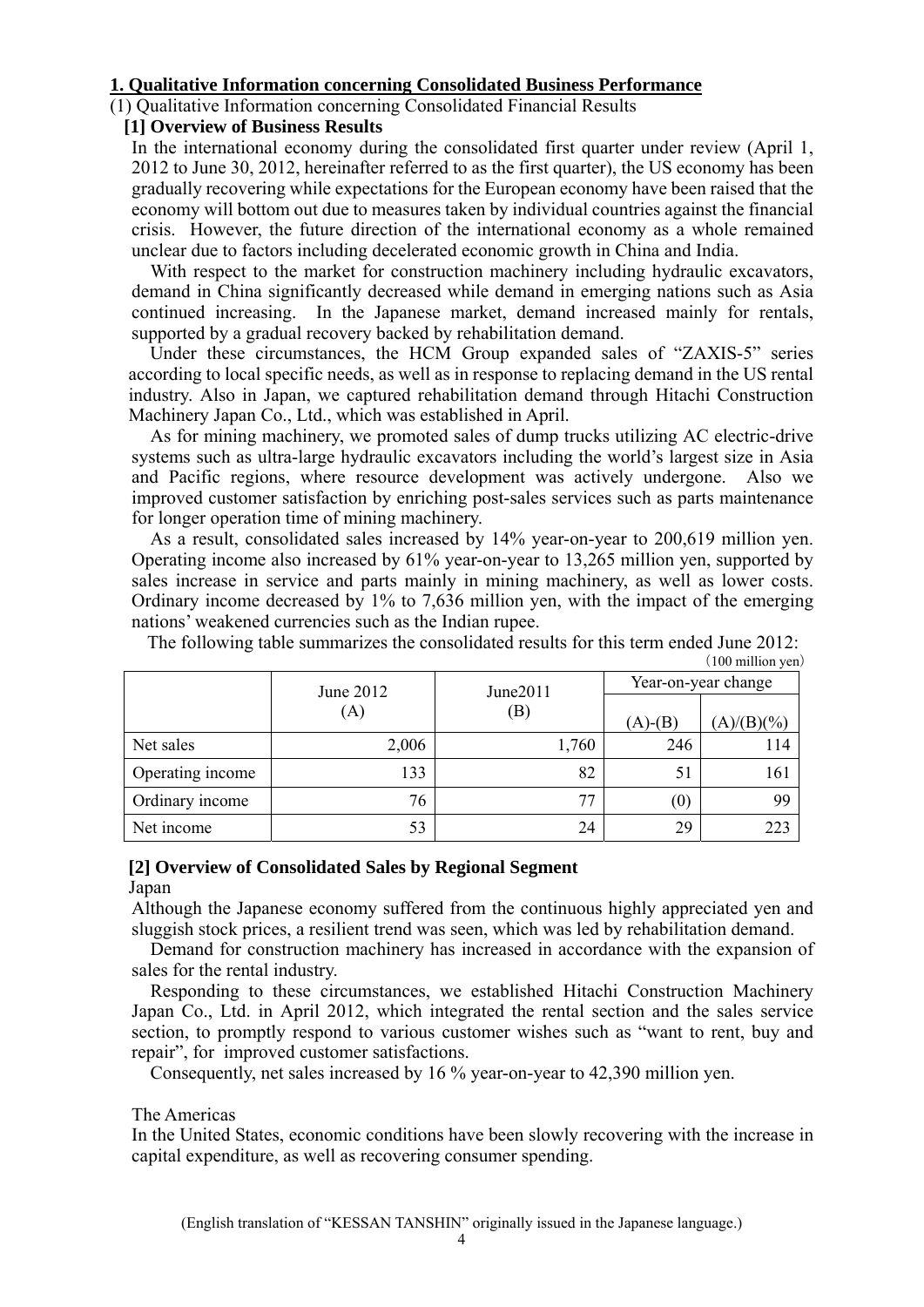Demand for construction machinery has increased in accordance with the continuous expansion in demand from the rental and energy industry.

Under these demand trends, we increased total sales through expanding sales of a new type of machinery that responds to emission regulation, in addition to capturing replacement demand from the rental industry.

Consequently, net sales increased by 86% year-on-year to 31,784 million yen

#### Europe

European economies still suffered from an economic slowdown possibility due to the expanded financial crisis.

Demand for construction machinery remained steady mainly in United Kingdom, Germany, France and Northern European countries; however, those in Southern European countries including Italy significantly dropped from the previous year and regional disparities expanded.

Under these trends, we focused on detailed dealer support including expanding sales of machines, namely hydraulic and wheeled hydraulic excavators, mini excavators, as well as wheel loaders whose lineup was expanded.

Net sales decreased by 5% year-on-year to 16,770 million yen.

#### Russia-CIS, Africa, and the Middle East

In Russia and the CIS, the direction of the economy remains unclear due to lower oil prices and the weakened ruble together with the unstable European situation.

Demand for construction machinery remained steady mainly for infrastructure development construction, which was related to oil and gas resource development, and mining related industry.

Under these circumstances, we further strengthened the support system for dealers through Hitachi Construction Machinery Eurasia Sales LLC. In addition, we promoted construction of a new plant in Russia, in order to introduce local production.

In Africa, we continuously expanded our market share and increased sales of parts, mainly in the mining market. Also we continued to prepare for full operation of a remanufacturing plant of parts for mining machinery for Hitachi Construction Machinery Zambia Co., Ltd. in Southern Africa.

Turning to the Middle East, we increased sales by focusing on overseas construction projects by major Turkish contractors and large order receipts from the Iraq government.

Consequently, the total net sales of Russia-CIS, Africa, and the Middle East regions increased by 47% year-on-ear to 16,521 million yen.

#### Asia and Oceania

While mining-related demand in Indonesia was concerned about slowdown due to coal price drop, economic conditions in Asia remained steady, backed by flood rehabilitation demand in Thailand, social infrastructure demands including subway construction in Singapore, and forest and palm oil industry growth in Indonesia and Malaysia.

Under these conditions, P.T. Hitachi Construction Machinery Indonesia started local production of a new type of hydraulic excavator responding to needs in Asian and Oceania markets, for further sales increase in local markets.

In India, economic growth slowed down with the weakened rupee due to the economic slump and unchanged interest rate policy due to inflationary pressures.

Under these trends, although Telco Construction Equipment Co., Ltd. maintained a high market share in hydraulic excavators sales, the demand for hydraulic excavators itself slowdown in market growth in India, and competition in the Indian market became fiercer.

In Australia, sales related to resources, such as mining and LNG projects remained steady. Under these circumstances, we responded to demands for ultra-large excavators, mining dumps and small- to mid-sized construction machinery, and increased sales of parts. In New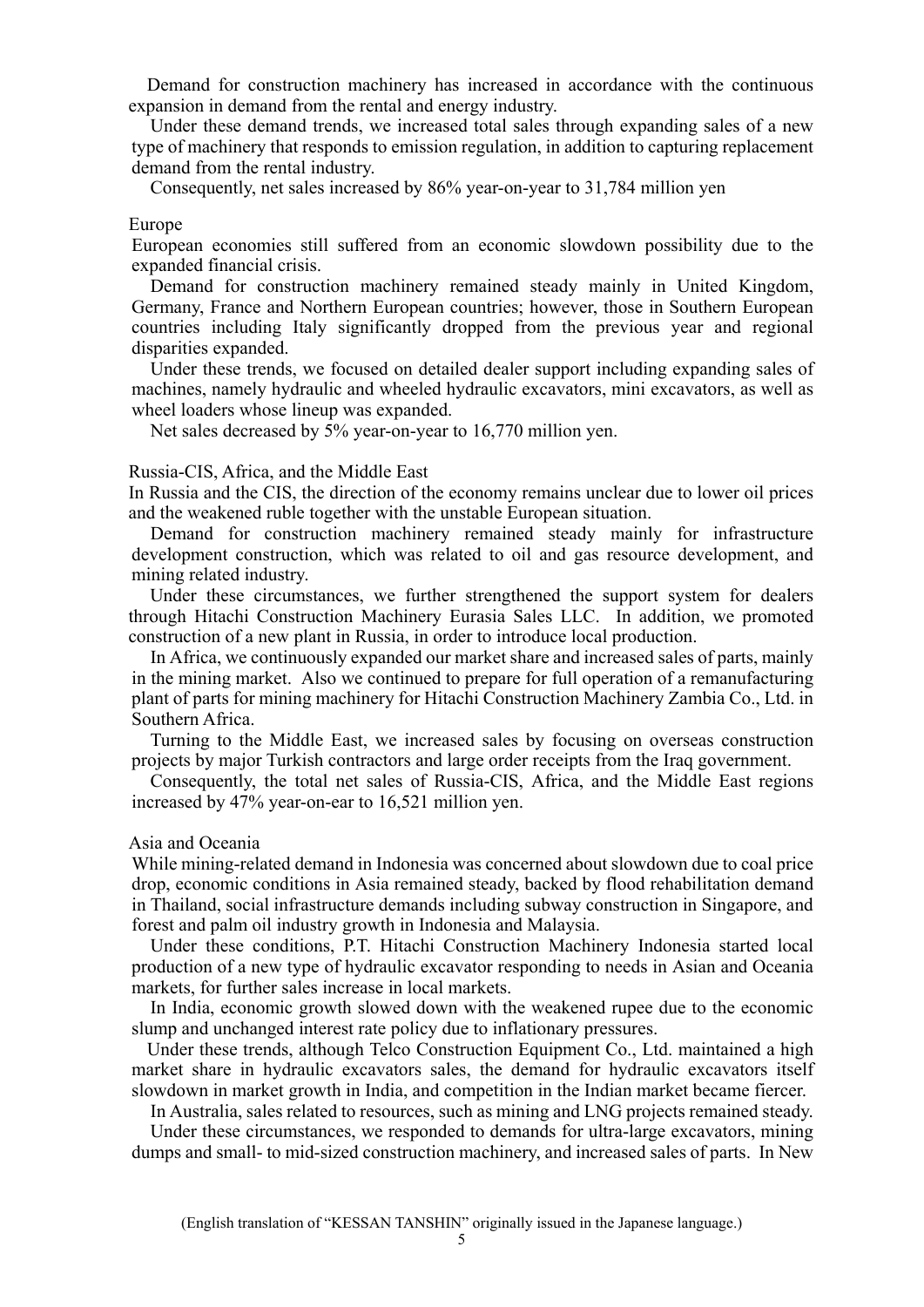Zealand, a new model was launched to meet brisk forestry-related demand, for further sales increase.

Consequently, net sales increased by 38% year-on-year to 69,396 million yen.

China

In China, despite pump-priming measures taken against the slowdown in the economy, such as lowering public interest rates and reserve deposit rates multiple times, the demand for construction machinery fell significantly below the previous year level.

Under these circumstances, in addition to the launch of strategy-focus machinery into the market, we introduced a parts and sales management system in full swing and enhanced collaborative relationships with dealers via close connections with Global e-Service, etc. to increase our market presence.

Consequently, net sales decreased by 45% year-on-year to 23,758 million yen.

|                                          | Current fiscal year<br>(April 1, 2012 -<br>June 30, 2012) |                      | Previous fiscal year<br>(April 1, 2011 -<br>June 30, 2011) |                      | Increase<br>(Decrease) |          |  |
|------------------------------------------|-----------------------------------------------------------|----------------------|------------------------------------------------------------|----------------------|------------------------|----------|--|
|                                          | Net sales                                                 | Proportion<br>$(\%)$ | Net sales                                                  | Proportion<br>$(\%)$ | Amount of<br>change    | % change |  |
| The Americas                             | 31,784                                                    | 15.8                 | 17,132                                                     | 9.7                  | 14,652                 | 85.5     |  |
| Europe                                   | 16,770                                                    | 8.4                  | 17,570                                                     | 10.0                 | (800)                  | (4.6)    |  |
| ssia-CIS, Africa, and<br>the Middle East | 16,521                                                    | 8.2                  | 11,215                                                     | 6.4                  | 5,306                  | 47.3     |  |
| Asia and Oceania                         | 69,396                                                    | 34.6                 | 50,166                                                     | 28.5                 | 19,230                 | 38.3     |  |
| China                                    | 23,758                                                    | 11.8                 | 43,269                                                     | 24.6                 | (19, 511)              | (45.1)   |  |
| Sub-total                                | 158,229                                                   | 78.9                 | 139,352                                                    | 79.2                 | 18,877                 | 13.5     |  |
| Japan                                    | 42,390                                                    | 21.1                 | 36,686                                                     | 20.8                 | 5,704                  | 15.5     |  |
| Total                                    | 200,619                                                   | 100.0                | 176,038                                                    | 100.0                | 24,581                 | 14.0     |  |

The following table summarizes consolidated net sales by region: **Consolidated Net Sales by Geographic Area** (Millions of yen)

#### **[3]Overview of Consolidated Net Sales by Business Segment (a)Construction Machinery Business**

Regarding construction-related machinery, although demand in China significantly decreased, we strove to expand the sales of "ZAXIS-5" series of hydraulic excavators, which respond to diversified local specific needs in emerging nation markets, where demand for construction machinery was high.

As for machinery for resource development, we increased orders and sales of "the EX-6 series of ultra-large hydraulic excavators", and "electric ultra-large hydraulic excavator" series, which have an external electric supply, supported by concerns for reducing fuel costs and environmental impact.

In addition, sales and orders of dump trucks for mining realizing high driving performance using AC electric-drive systems are also steadily increasing. We are successfully acquiring orders and increasing sales of trolley assist dump trucks, which achieved significant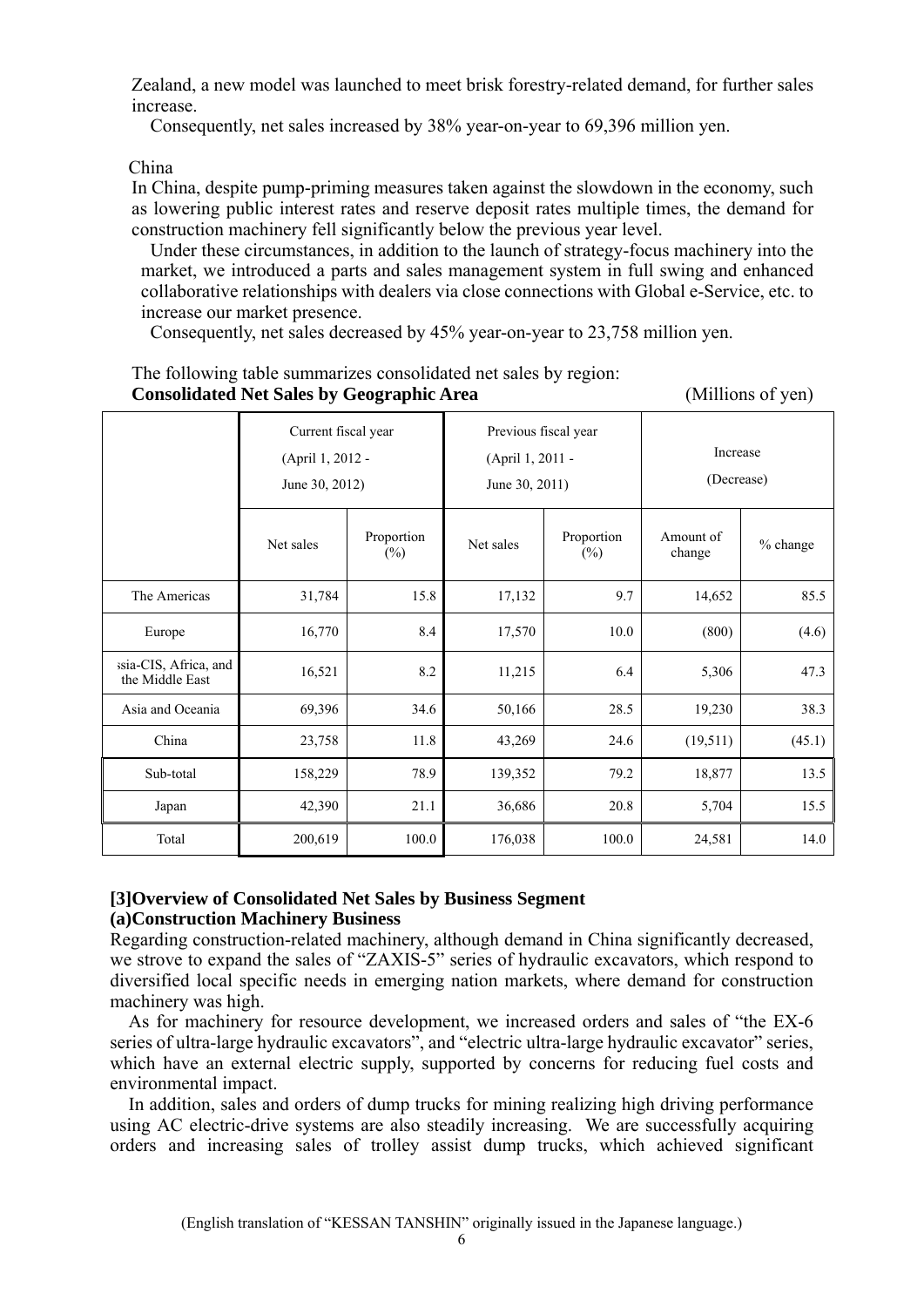productivity improvement as well as reducing fuel costs and environmental impact. In FY2012, the launch of EH5000AC-3 (300 ton level payload) is scheduled, and we will enrich product line-ups of dump trucks for mining. Also, we improved customer satisfaction by enhancing post-sales service of parts, for longer operation time of mining machinery.

Consequently, net sales increased by 15% year-on-year to 185,789 million yen.

# **(b)Industrial Vehicles Business**

As for the core product, forklifts sales increased robustly in Japan, due to rehabilitation demand as a result of the East Japan Great Earthquake, led by those in Tohoku and Kanto areas. In overseas markets, sales also increased, supported by recovering demand from the floods in Thailand as well as improved economic conditions and measures taken to reconstruct agents in North America.

As to large special purpose vehicles, sales of container carriers, as well as reach stackers, used mainly for ports and terminals remained brisk in Japan. Consequently, net sales increased by 3% year-on-year to 14,830million yen.

# **(2) Qualitative Information concerning Consolidated Financial Position [1] Status of Assets, Liabilities and Net Assets**

#### **(a)Assets**

Current assets at the end of the first quarter amounted to 700,598 million yen, a decrease of 6.9%, or 51,706 million yen from the previous fiscal year-end. This was due mainly to a decrease of 51,538 million yen in the total of receivables (notes receivables, accounts receivables and lease receivables and investment assets).

Non-current assets declined 0.9%, or 2,902 million yen from the end of the previous fiscal year to 330,910 million yen.

As a result, total assets decreased 5.0% or 54,608 million yen from the previous fiscal year-end to 1,031,508 million yen.

#### **(b)Liabilities**

Current liabilities at the end of the first quarter amounted to 475,657 million yen, a decrease of 8.5%, or 44,395 million yen from the previous fiscal year-end. This was due mainly to a decrease in notes payable and accounts payable of 12,901 million yen and short-term loans of 15,994 million yen.

Non-current liabilities decreased 2.7%, or 5,255 million yen from the previous fiscal year-end to 192,032 million yen. This was due mainly to a decrease of 4,179 million yen in long-term loans.

As a result, total liabilities decreased 6.9%, or 49,650 million yen from the previous fiscal year-end to 667,689 million yen.

#### **(c)Net assets**

Although net income in this quarter increased significantly to 5,343 million yen, net assets including minority interests decreased by 1.3%, or 4,958 million yen form the previous fiscal year-end to 363,819 million yen. This was mainly due to the effects of dividends paid and foreign currency translation adjustment, etc.  $\tilde{a}$ 

# **[2] Status of Consolidated Cash Flows**

Cash and cash equivalents at end of the first quarter totaled 63,661 million yen, a decrease of 17,398 million yen from the end of the previous fiscal year. Factors relating to each cash flow category were as follows:

#### (Cash Flows from Operating Activities)

Net cash provided by operating activities totaled 14,110 million yen, a difference of 24,115 million yen compared with the first quarter of previous fiscal year.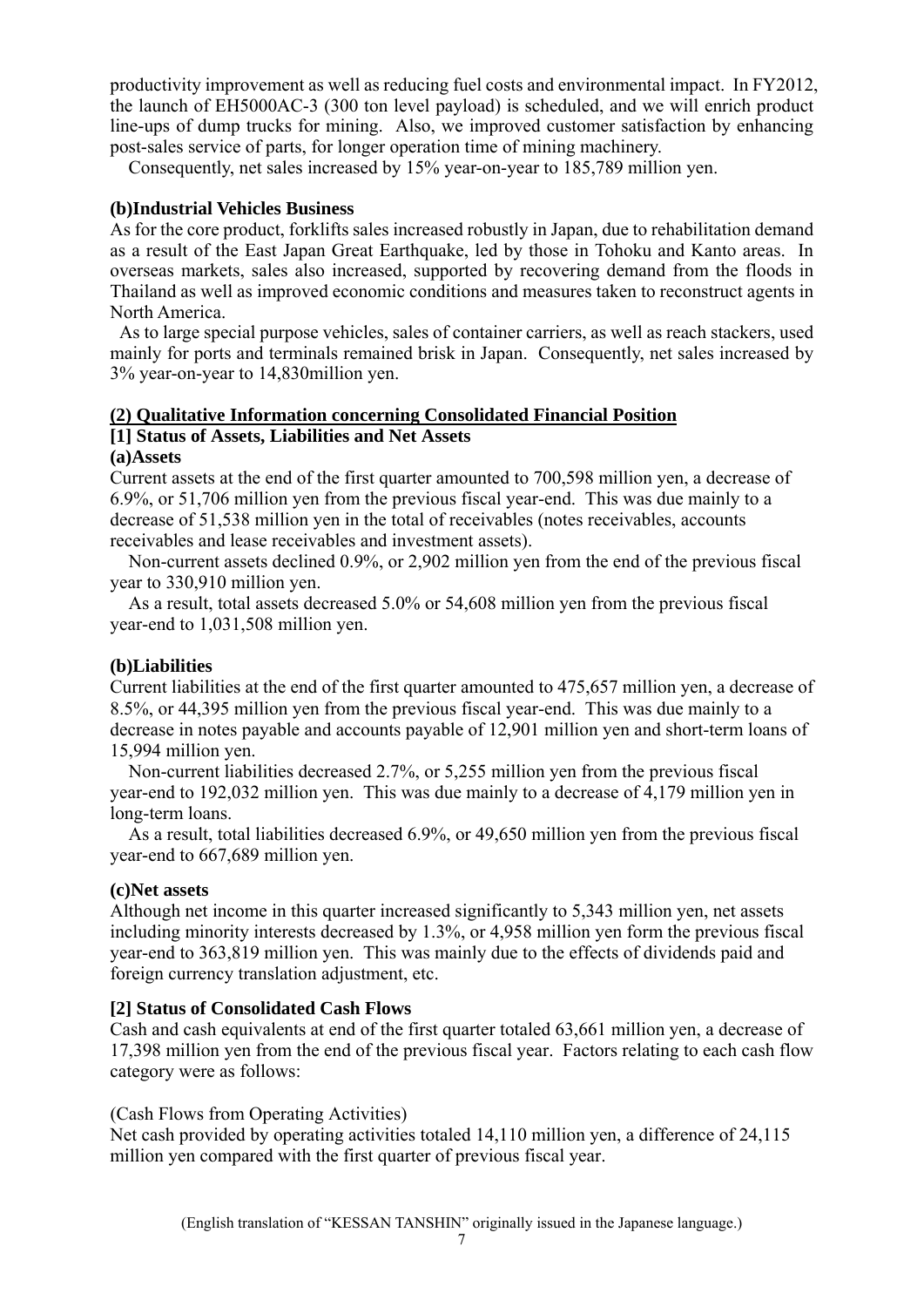Factors that increased cash included net income before income taxes and minority interests in the first quarter amounting to 7,636 million yen, 8,726 million yen in depreciation and amortization, 32,779 million yen decrease in total of notes and accounts receivable. Factors that reduced cash included 22,874 million yen increase in inventory as well as 8,486 million yen of income taxes paid, etc.

#### (Cash Flows from Investing Activities)

Net cash used in investing activities was 13,408 million yen, an increase of 5,038 million yen compared with the first quarter of the previous fiscal year. This was due mainly to spending of 12,453 million yen in acquisitions of property, plant and equipment to enhance the production capacity.

As a result, free cash flows, the sum of cash flows from operating activities and cash flows from investing activities, amounted to an inflow of 702 million yen.

#### (Cash Flows from Financing Activities)

Net cash used in financing activities totaled 14,626 million yen. This was due mainly to the amount used for net repayment of 8,032 million yen in short-term and long-term loans, 3,274 million yen in interest paid, and 3,179 million yen in dividends paid, etc.

#### **(3) Qualitative Information concerning Consolidated Earnings Forecasts**

As stated in the "Announcement of share transfer of a subsidiary" dated April 20, 2012, we decided to sell off TCM Corporation to UniCarriers Corporation and acquire shares of UniCarriers Corporation. According to this decision, we projected approximately 10 billion yen of extraordinary gain for consolidated earnings forecast for the second quarter in Fiscal 2012 (from April 1 2012 to September 30 2012).

As for consolidated earnings forecast for the full term ending March 2013, demand for hydraulic excavators for the term is estimated to be 217,000 units, a decrease of 4% year-on-year or 17,000 units, reflecting factors such as deferred trend reversal timing in China and slowdown in market growth in India. Also, we will take measures against foreign exchange effects of weakened currencies in emerging markets such as the Indian rupee against the yen, by strengthening the sales system and enriching the software business (e.g., parts sales, service and sales of used equipment and remanufactured parts), in addition to lowering costs. As a result, the forecast was revised to 820 billion yen, the equivalent standard to the previous term, and forecasts for operating income, ordinary income and net income were revised to 72 billion yen (increase by 31% year-on-year), 62 billion yen (increase by 20% year-on-year) and 40 billion yen (increase by 74% year-on-year), respectively.

For details, please refer to the "Notice of Revised Earnings Forecasts" that we announced today, July 25, 2012.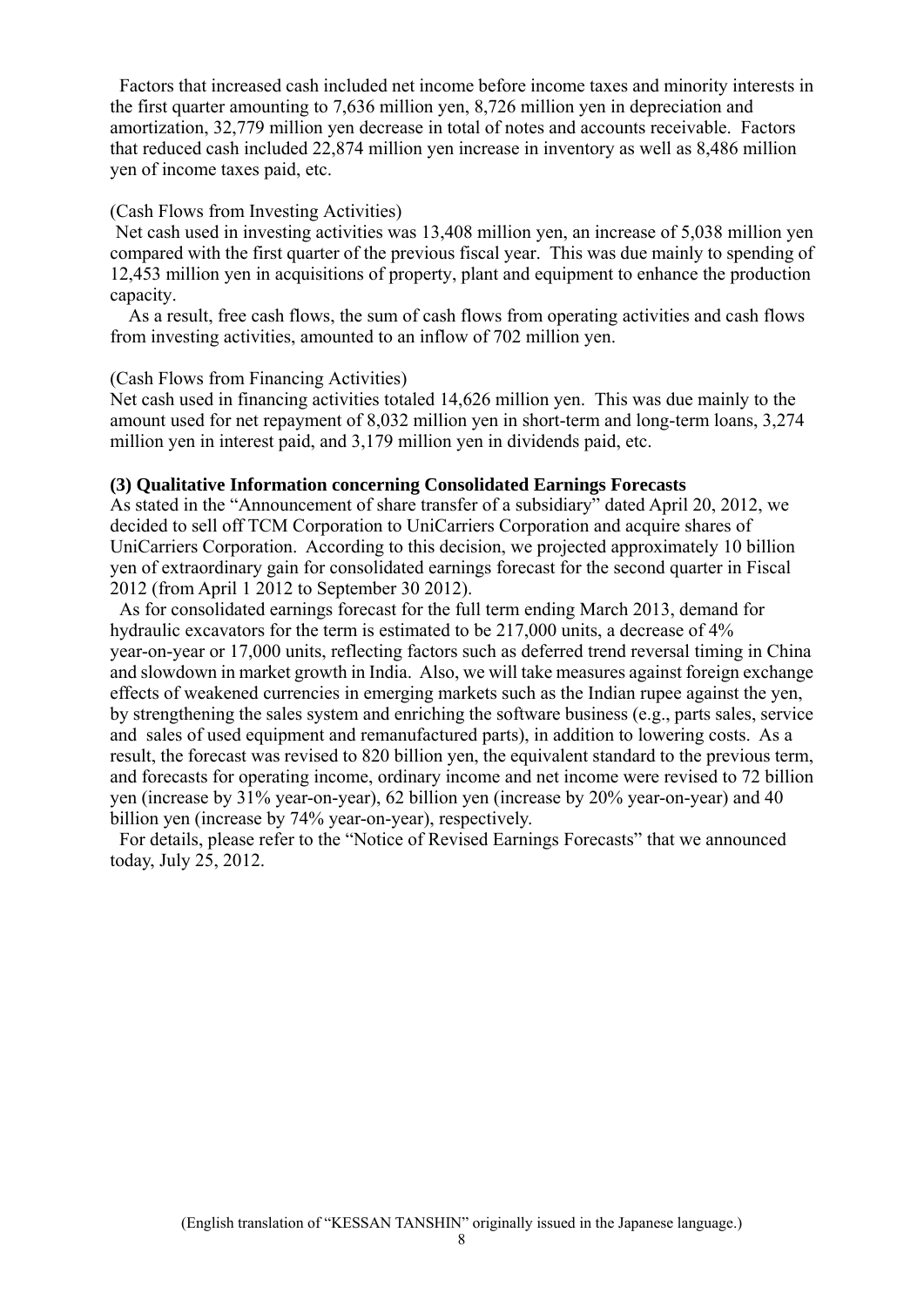# **2. Notes on Summary Information (Other)**

(1) Important changes in the scope of consolidation during the period: None

# (2) Application of special accounting method

# **Standard used to calculate income taxes**

Tax expenses are calculated by making a reasonable estimation of the effective tax rate on income before income taxes and minority interests for the fiscal year including the first quarter after the application of deferred tax accounting and applying the estimated effective tax rate to the quarterly income before income taxes and minority interests. However, if this results in unreasonable results, we use the effective statutory tax rate.

 Income tax adjustments are included in the income tax account stated in the Consolidated Statements of Income.

(3) Changes in accounting policies; changes in accounting estimates; restatements

# **Changes in accounting policies**

(Changes in depreciation method of tangible assets)

Although the Company and its domestic subsidiaries had previously adopted the declining-balance method to compute the depreciation of tangible assets except for the buildings (excluded the annex equipment to the buildings) acquired after April 1, 1998, from the fiscal year beginning April 1, 2012, the Company and its domestic subsidiaries have changed the depreciation method and have adopted the straight -line method as a general rule.

Since the investment in construction and development of natural resources mainly in emerging nations are showing steady growth, demands for the construction machinery and mining machinery produced by HCM group's have been increasing throughout the world.

In order to fulfill these increasing demands, the medium-term management plan was issued in 2011 and the Group made a large capital expenditure for the purpose of enhancing the production capacity.

Under the medium-term management plan, the Company has started to move away from the manufacture of products in which HCM do not have technical advantages. On the other hand, the Company has started to produce high added-value and important products and components domestically (in Japan). By these efforts, the Company has established a more stable production system that is not vulnerable to the fluctuations of any particular market. So the Company and domestic subsidiaries decided to change the tangible fixed assets depreciation method to the straight-line method to reflect the actual status of the tangible assets.

 $\Omega$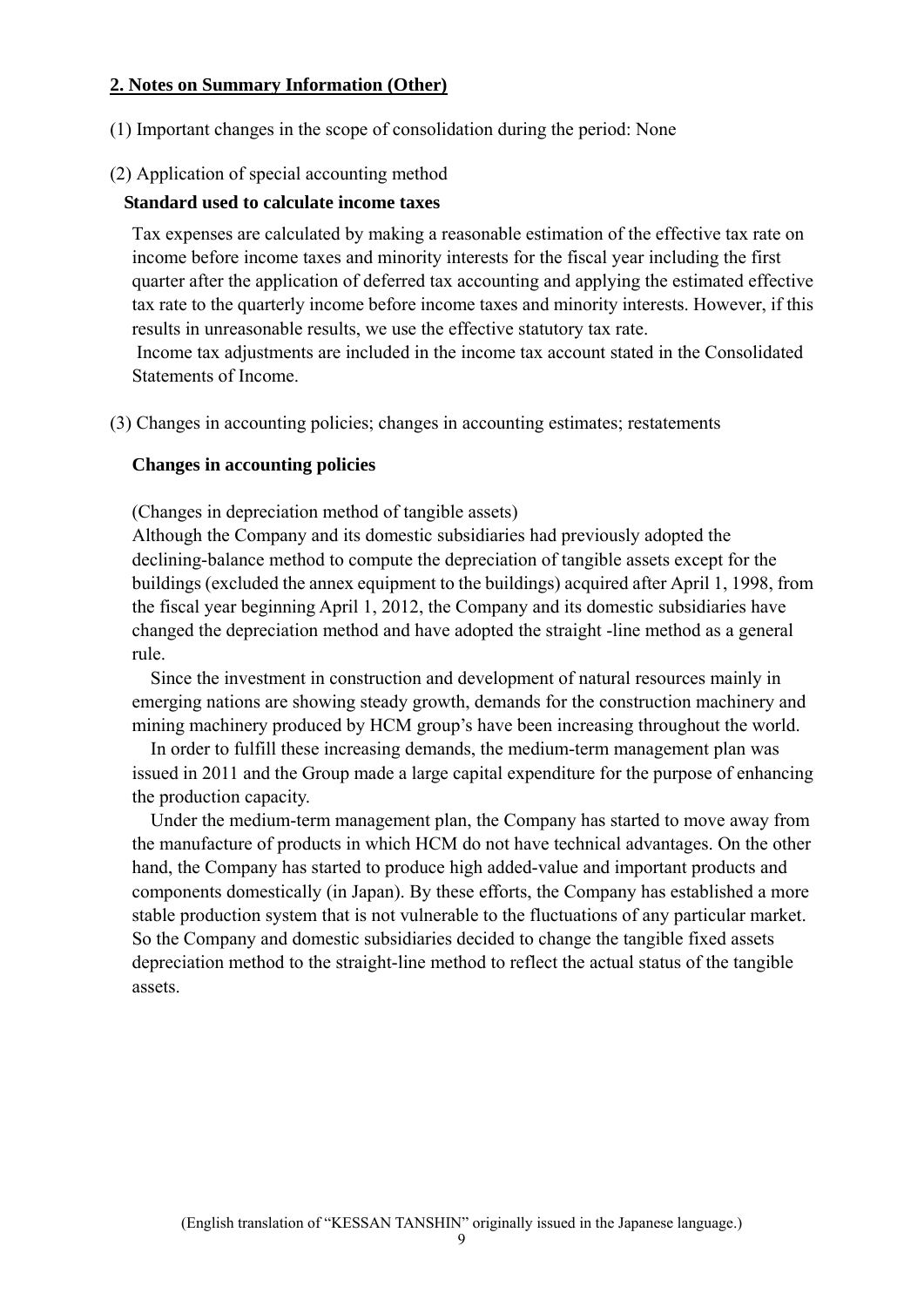| 3. Consolidated Financial Statements |
|--------------------------------------|
| (1) Consolidated Ralance Sheets      |

| First-Quarter<br>As of<br>Jun. 30, 2012 (A)<br><b>ASSETS</b><br><b>Current assets</b><br>63,971<br>Cash and bank deposits<br>Notes and accounts receivable<br>193,726<br>Lease receivables and investment assets<br>113,535<br>Merchandise and manufactured goods<br>196,512<br>Work in process<br>60,797<br>Material and supplies<br>21,809<br>Other<br>55,837<br>Less: Allowance for doubtful accounts<br>(5,589)<br>700,598<br>Total current assets<br><b>Non-current assets</b><br>Property, plant and equipment<br>43,616<br>Property held for lease (net)<br>65,327<br>Buildings and structures (net)<br>Machinery, equipment and vehicles (net)<br>53,075<br>Tools, furniture and fixtures (net)<br>4,833<br>Land<br>63,813<br>Construction in progress<br>15,890<br>Net property, plant and equipment<br>246,554<br><b>Intangible assets</b><br>Software<br>19,206<br>Goodwill<br>16,530<br>Other<br>2,564<br>Total intangible assets<br>38,300 | Previous year-end<br>As of<br>Mar. 31, 2012 (B).<br>72,803<br>238,478<br>120,321 | $(A)-(B)$ |
|---------------------------------------------------------------------------------------------------------------------------------------------------------------------------------------------------------------------------------------------------------------------------------------------------------------------------------------------------------------------------------------------------------------------------------------------------------------------------------------------------------------------------------------------------------------------------------------------------------------------------------------------------------------------------------------------------------------------------------------------------------------------------------------------------------------------------------------------------------------------------------------------------------------------------------------------------------|----------------------------------------------------------------------------------|-----------|
|                                                                                                                                                                                                                                                                                                                                                                                                                                                                                                                                                                                                                                                                                                                                                                                                                                                                                                                                                         |                                                                                  |           |
|                                                                                                                                                                                                                                                                                                                                                                                                                                                                                                                                                                                                                                                                                                                                                                                                                                                                                                                                                         |                                                                                  |           |
|                                                                                                                                                                                                                                                                                                                                                                                                                                                                                                                                                                                                                                                                                                                                                                                                                                                                                                                                                         |                                                                                  |           |
|                                                                                                                                                                                                                                                                                                                                                                                                                                                                                                                                                                                                                                                                                                                                                                                                                                                                                                                                                         |                                                                                  |           |
|                                                                                                                                                                                                                                                                                                                                                                                                                                                                                                                                                                                                                                                                                                                                                                                                                                                                                                                                                         |                                                                                  | (8, 832)  |
|                                                                                                                                                                                                                                                                                                                                                                                                                                                                                                                                                                                                                                                                                                                                                                                                                                                                                                                                                         |                                                                                  | (44, 752) |
|                                                                                                                                                                                                                                                                                                                                                                                                                                                                                                                                                                                                                                                                                                                                                                                                                                                                                                                                                         |                                                                                  | (6,786)   |
|                                                                                                                                                                                                                                                                                                                                                                                                                                                                                                                                                                                                                                                                                                                                                                                                                                                                                                                                                         | 186,625                                                                          | 9,887     |
|                                                                                                                                                                                                                                                                                                                                                                                                                                                                                                                                                                                                                                                                                                                                                                                                                                                                                                                                                         | 58,485                                                                           | 2,312     |
|                                                                                                                                                                                                                                                                                                                                                                                                                                                                                                                                                                                                                                                                                                                                                                                                                                                                                                                                                         | 23,802                                                                           | (1,993)   |
|                                                                                                                                                                                                                                                                                                                                                                                                                                                                                                                                                                                                                                                                                                                                                                                                                                                                                                                                                         | 57,072                                                                           | (1,235)   |
|                                                                                                                                                                                                                                                                                                                                                                                                                                                                                                                                                                                                                                                                                                                                                                                                                                                                                                                                                         | (5,282)                                                                          | (307)     |
|                                                                                                                                                                                                                                                                                                                                                                                                                                                                                                                                                                                                                                                                                                                                                                                                                                                                                                                                                         | 752,304                                                                          | (51,706)  |
|                                                                                                                                                                                                                                                                                                                                                                                                                                                                                                                                                                                                                                                                                                                                                                                                                                                                                                                                                         |                                                                                  |           |
|                                                                                                                                                                                                                                                                                                                                                                                                                                                                                                                                                                                                                                                                                                                                                                                                                                                                                                                                                         |                                                                                  |           |
|                                                                                                                                                                                                                                                                                                                                                                                                                                                                                                                                                                                                                                                                                                                                                                                                                                                                                                                                                         | 43,602                                                                           | 14        |
|                                                                                                                                                                                                                                                                                                                                                                                                                                                                                                                                                                                                                                                                                                                                                                                                                                                                                                                                                         | 67,098                                                                           | (1,771)   |
|                                                                                                                                                                                                                                                                                                                                                                                                                                                                                                                                                                                                                                                                                                                                                                                                                                                                                                                                                         | 51,063                                                                           | 2,012     |
|                                                                                                                                                                                                                                                                                                                                                                                                                                                                                                                                                                                                                                                                                                                                                                                                                                                                                                                                                         | 4,895                                                                            | (62)      |
|                                                                                                                                                                                                                                                                                                                                                                                                                                                                                                                                                                                                                                                                                                                                                                                                                                                                                                                                                         | 64,170                                                                           | (357)     |
|                                                                                                                                                                                                                                                                                                                                                                                                                                                                                                                                                                                                                                                                                                                                                                                                                                                                                                                                                         | 14,032                                                                           | 1,858     |
|                                                                                                                                                                                                                                                                                                                                                                                                                                                                                                                                                                                                                                                                                                                                                                                                                                                                                                                                                         | 244,860                                                                          | 1,694     |
|                                                                                                                                                                                                                                                                                                                                                                                                                                                                                                                                                                                                                                                                                                                                                                                                                                                                                                                                                         |                                                                                  |           |
|                                                                                                                                                                                                                                                                                                                                                                                                                                                                                                                                                                                                                                                                                                                                                                                                                                                                                                                                                         | 19,965                                                                           | (759)     |
|                                                                                                                                                                                                                                                                                                                                                                                                                                                                                                                                                                                                                                                                                                                                                                                                                                                                                                                                                         | 18,144                                                                           | (1,614)   |
|                                                                                                                                                                                                                                                                                                                                                                                                                                                                                                                                                                                                                                                                                                                                                                                                                                                                                                                                                         | 2,678                                                                            | (114)     |
|                                                                                                                                                                                                                                                                                                                                                                                                                                                                                                                                                                                                                                                                                                                                                                                                                                                                                                                                                         | 40,787                                                                           | (2, 487)  |
| <b>Investments and other assets</b>                                                                                                                                                                                                                                                                                                                                                                                                                                                                                                                                                                                                                                                                                                                                                                                                                                                                                                                     |                                                                                  |           |
| 19,152<br>Investments in securities                                                                                                                                                                                                                                                                                                                                                                                                                                                                                                                                                                                                                                                                                                                                                                                                                                                                                                                     | 20,736                                                                           | (1, 584)  |
| Other<br>27,639                                                                                                                                                                                                                                                                                                                                                                                                                                                                                                                                                                                                                                                                                                                                                                                                                                                                                                                                         | 28,152                                                                           | (513)     |
| Less: Allowance for doubtful accounts<br>(735)                                                                                                                                                                                                                                                                                                                                                                                                                                                                                                                                                                                                                                                                                                                                                                                                                                                                                                          | (723)                                                                            | (12)      |
| Total investments and other assets<br>46,056                                                                                                                                                                                                                                                                                                                                                                                                                                                                                                                                                                                                                                                                                                                                                                                                                                                                                                            | 48,165                                                                           | (2,109)   |
| Total non-current assets<br>330,910                                                                                                                                                                                                                                                                                                                                                                                                                                                                                                                                                                                                                                                                                                                                                                                                                                                                                                                     | 333,812                                                                          | (2,902)   |
| <b>Total assets</b><br>1,031,508                                                                                                                                                                                                                                                                                                                                                                                                                                                                                                                                                                                                                                                                                                                                                                                                                                                                                                                        | 1,086,116                                                                        | (54, 608) |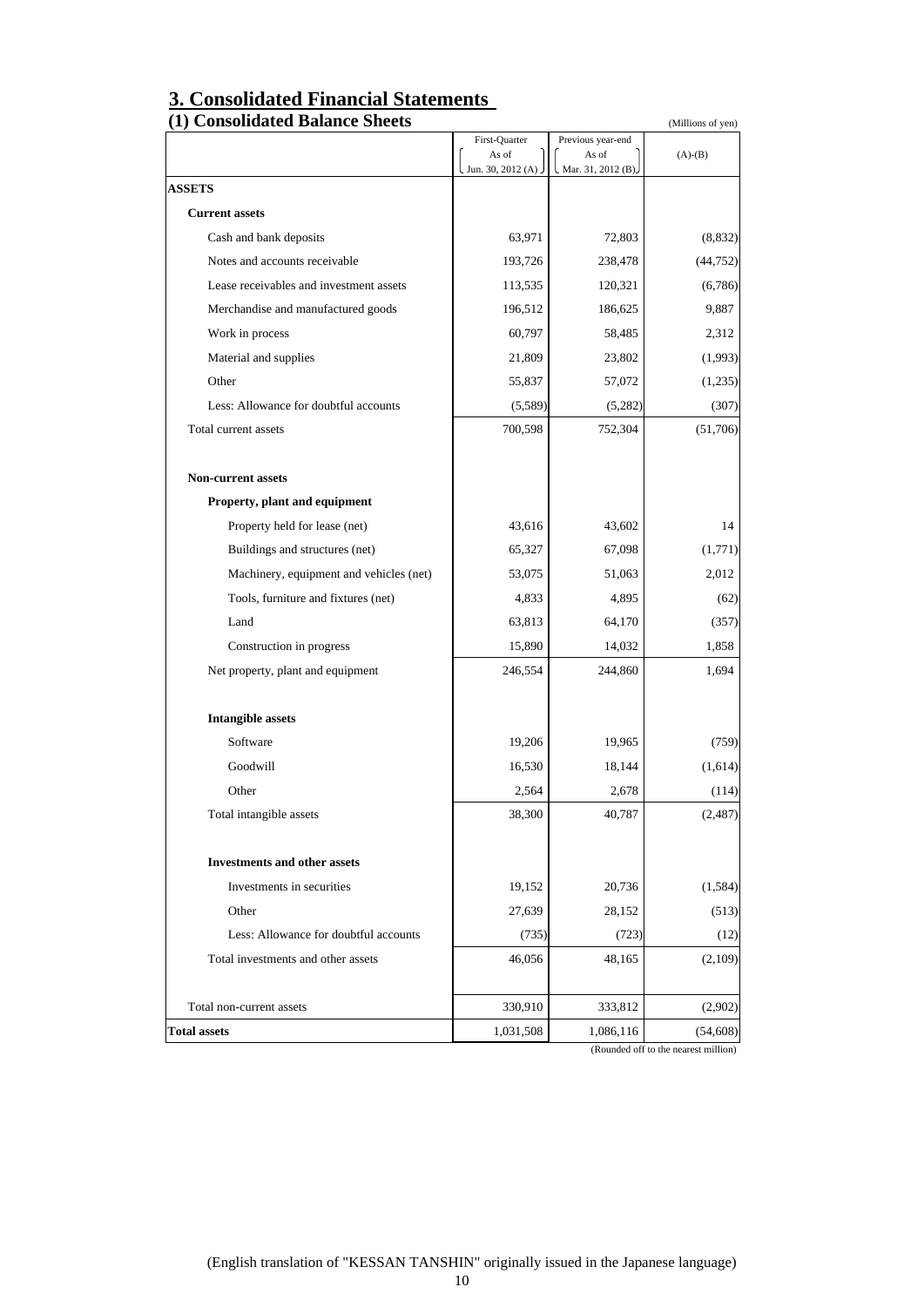| (Millions of yen)                            |                              |                             |              |
|----------------------------------------------|------------------------------|-----------------------------|--------------|
|                                              | First-Quarter                | Previous year-end           |              |
|                                              | As of<br>Jun. 30, 2012 $(A)$ | As of<br>Mar. 31, 2011 (B). | $(A)-(B)$    |
| <b>LIABILITIES</b>                           |                              |                             |              |
| <b>Current liabilities</b>                   |                              |                             |              |
| Notes and accounts payable                   | 179,979                      | 192,880                     | (12,901)     |
| Short-term loans                             | 192,318                      | 208,312                     | (15,994)     |
| Current portion of bonds                     | 20,000                       | 20,060                      | (60)         |
| Income taxes payable                         | 13,304                       | 18,367                      | (5,063)      |
| Other                                        | 70,056                       | 80,433                      | (10, 377)    |
| Total current liabilities                    | 475,657                      | 520,052                     | (44, 395)    |
| <b>Non-current liabilities</b>               |                              |                             |              |
| <b>Bonds</b>                                 | 30,000                       | 30,010                      | (10)         |
| Long-term loans                              | 126,343                      | 130,522                     | (4,179)      |
| Retirement and severance benefits            | 11,836                       | 12,021                      | (185)        |
| Other                                        | 23,853                       | 24,734                      | (881)        |
| Total non-current liabilities                | 192,032                      | 197,287                     | (5,255)      |
| <b>Total liabilities</b>                     | 667,689                      | 717,339                     | (49, 650)    |
| <b>Net assets</b>                            |                              |                             |              |
| <b>Shareholder's equity</b>                  |                              |                             |              |
| Common stock                                 | 81,577                       | 81,577                      | $\mathbf{0}$ |
| Capital surplus                              | 84,477                       | 84,477                      | 0            |
| Retained earnings                            | 185,894                      | 183,728                     | 2,166        |
| Treasury stock                               | (4,087)                      | (4,093)                     | 6            |
| Total shareholders' equity                   | 347,861                      | 345,689                     | 2,172        |
| Accumulated other comprehensive income       |                              |                             |              |
| Net unrealized gain on securities            | 2,375                        | 3,621                       | (1,246)      |
| Deferred losses on hedges                    | 845                          | (1,713)                     | 2,558        |
| Foreign currency translation adjustment      | (33,824)                     | (25,027)                    | (8,797)      |
| Total accumulated other comprehensive income | (30, 604)                    | (23, 119)                   | (7, 485)     |
| Subscription rights to shares                | 766                          | 766                         | $\mathbf{0}$ |
| <b>Minority interests</b>                    | 45,796                       | 45,441                      | 355          |
| Total net assets                             | 363,819                      | 368,777                     | (4,958)      |
| <b>Total liabilities and net assets</b>      | 1,031,508                    | 1,086,116                   | (54, 608)    |

(Rounded off to the nearest million)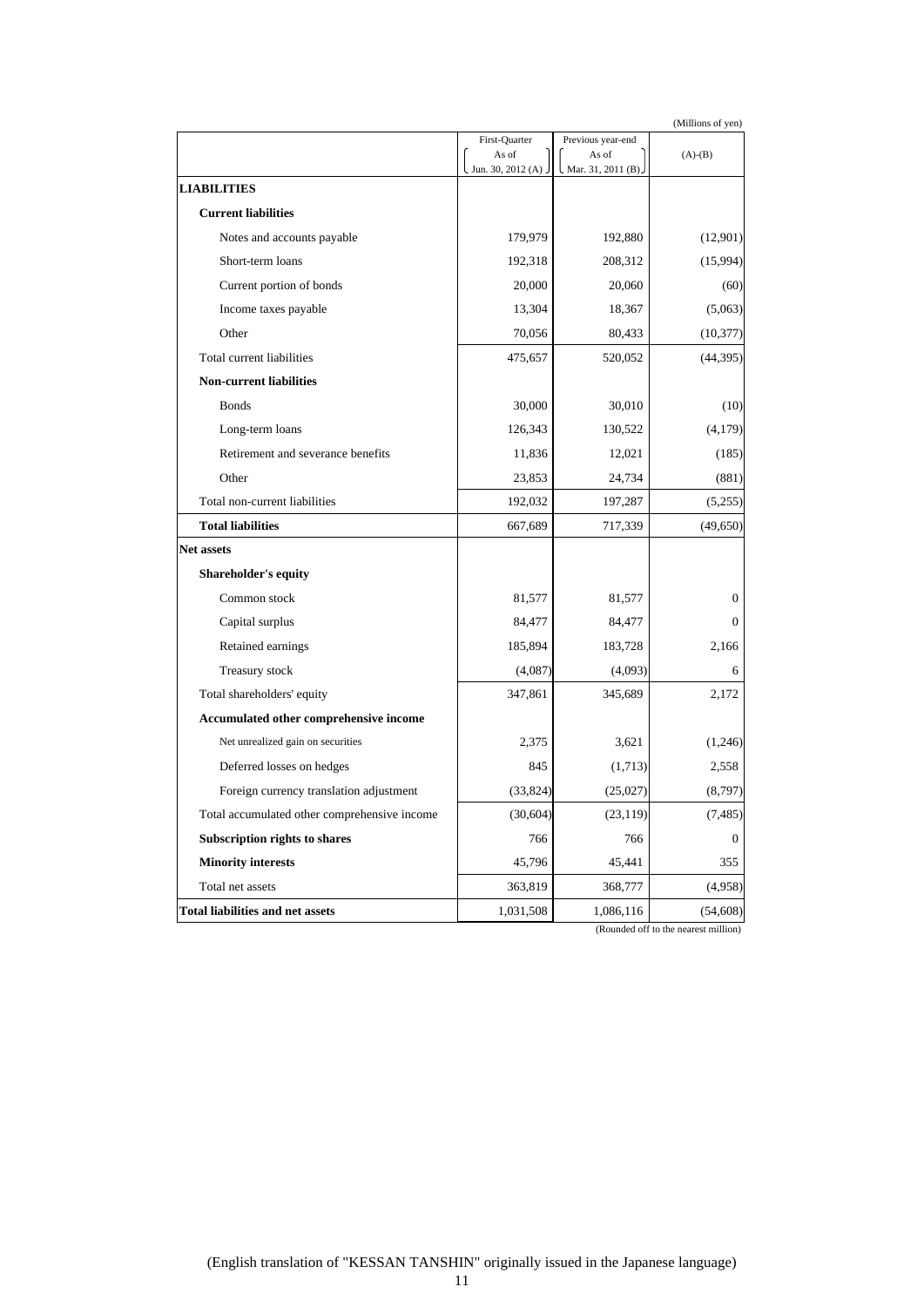#### **(2) Consolidated Statements of Income and Comprehensive Income** (Millions of yen) **Consolidated Statements of Income**

|                                                    | First-Quarter                           | First-Quarter                           |                        |
|----------------------------------------------------|-----------------------------------------|-----------------------------------------|------------------------|
|                                                    | Three months ended<br>Jun. 30, 2012 (A) | Three months ended<br>Jun. 30, 2011 (B) | $(A)/(B)\times 100(%)$ |
|                                                    |                                         |                                         | $\%$                   |
| Net sales                                          | 200,619                                 | 176,038                                 | 114                    |
| Cost of sales                                      | 147,894                                 | 129,500                                 | 114                    |
| Gross profit                                       | 52,725                                  | 46,538                                  | 113                    |
| Selling, general and administrative expenses       |                                         |                                         |                        |
| Packing and shipping expenses                      | 5,050                                   | 5,386                                   | 94                     |
| Employees' salaries                                | 11,116                                  | 10,253                                  | 108                    |
| R&D expenditure                                    | 3,846                                   | 3,569                                   | 108                    |
| Other                                              | 19,448                                  | 19,115                                  | 102                    |
| Total selling, general and administrative expenses | 39,460                                  | 38,323                                  | 103                    |
| <b>Operating income</b>                            | 13,265                                  | 8,215                                   | 161                    |
| Non-operating income                               |                                         |                                         |                        |
| Interest income                                    | 670                                     | 920                                     | 73                     |
| Interest income from installment sales             | 48                                      | 82                                      | 59                     |
| Dividends income                                   | 147                                     | 108                                     | 136                    |
| Gain on equity in earnings of affiliated companies | 147                                     | 40                                      | 368                    |
| Foreign exchange gains, net                        |                                         | 144                                     |                        |
| Other                                              | 1,087                                   | 1,179                                   | 92                     |
| Total non-operating income                         | 2,099                                   | 2,473                                   | 85                     |
| <b>Non-operating expenses</b>                      |                                         |                                         |                        |
| Interest expenses<br>Foreign exchange losses, net  | 3,232<br>3,603                          | 2,710                                   | 119                    |
| Other                                              | 893                                     | 296                                     | 302                    |
| Total non-operating expenses                       | 7,728                                   | 3,006                                   | 257                    |
| <b>Ordinary income</b>                             | 7,636                                   | 7,682                                   | 99                     |
| Income before income taxes and minority interests  | 7,636                                   | 7,682                                   | 99                     |
| <b>Total income tax</b>                            | 990                                     | 3,538                                   | 28                     |
| Income before minority interests                   | 6,646                                   | 4,144                                   | 160                    |
| <b>Minority interests</b>                          | 1,303                                   | 1,745                                   | 75                     |
| Net income                                         | 5,343                                   | 2,399                                   | 223                    |

(Rounded off to the nearest million)

12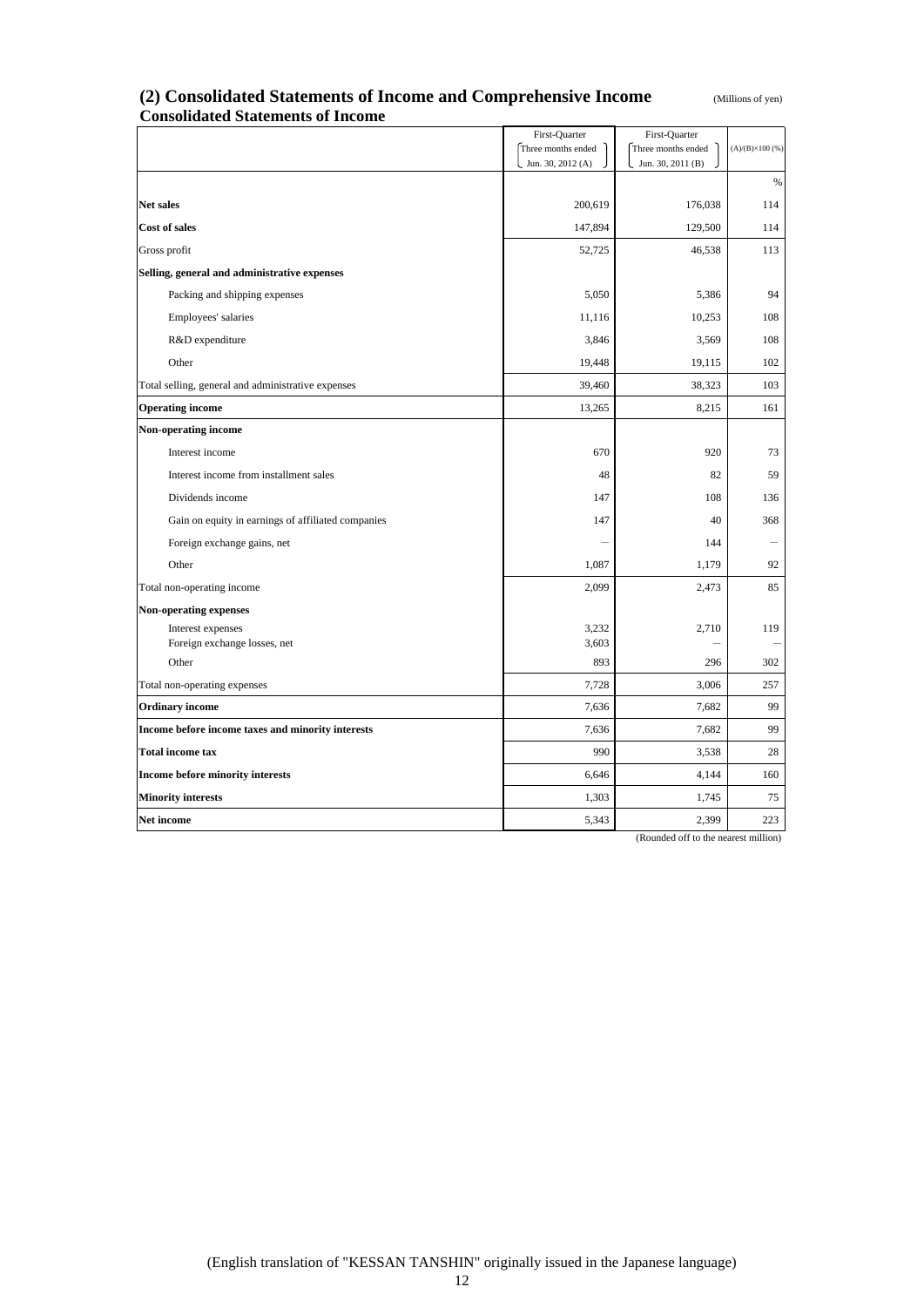| <b>Consolidated Statements of Comprehensive Income</b>                              |                                                          | (Millions of yen)                                        |                         |
|-------------------------------------------------------------------------------------|----------------------------------------------------------|----------------------------------------------------------|-------------------------|
|                                                                                     | First-Ouarter<br>Three months ended<br>Jun. 30, 2012 (A) | First-Quarter<br>Three months ended<br>Jun. 30, 2011 (B) | $(A)/(B)\times 100$ (%) |
| Income before minority interests                                                    | 6,646                                                    | 4,144                                                    | %<br>160                |
| Other comprehensive income                                                          |                                                          |                                                          |                         |
| Net unrealized loss on securities                                                   | (1,238)                                                  | (392)                                                    |                         |
| Deferred gains on hedges                                                            | 2,561                                                    | 583                                                      | 439                     |
| Foreign currency translation adjustment                                             | (11, 383)                                                | (2,669)                                                  |                         |
| Share of other comprehensive income of companies accounted for by the equity-method | 436                                                      | 187                                                      | 233                     |
| Total other comprehensive income                                                    | (9,624)                                                  | (2,291)                                                  |                         |
| <b>Comprhensive income</b>                                                          | (2,978)                                                  | 1,853                                                    |                         |
| Comprehensive income attributable to shareholders of the Company                    | (2,142)                                                  | 801                                                      |                         |
| Comprehensive income attributable to minority interests                             | (836)                                                    | 1,052                                                    |                         |

(Rounded off to the nearest million)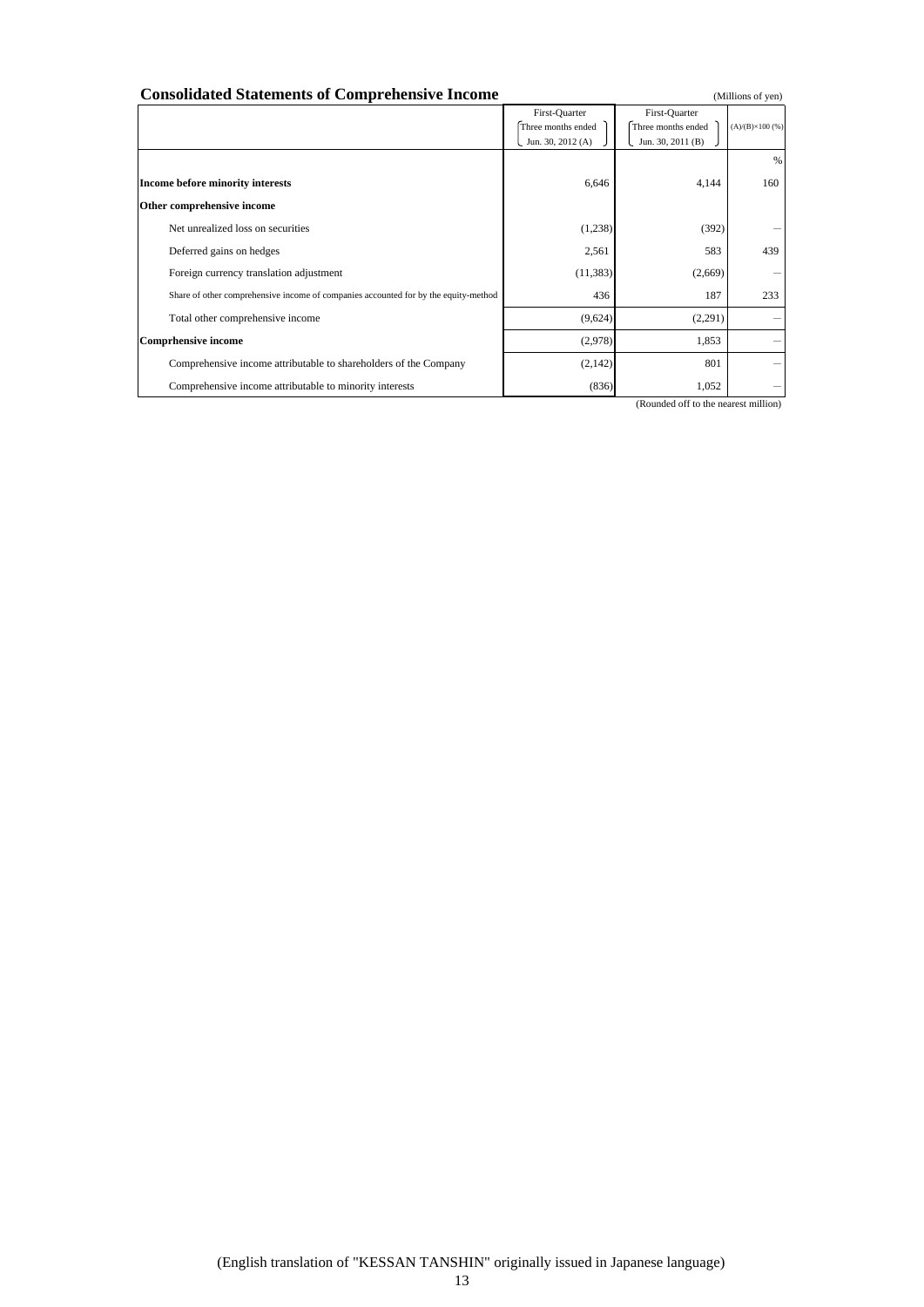#### **(3) Consolidated Statements of Cash Flows** (Millions of yen)

|                                                                                            | First-Quarter      | First-Quarter      |
|--------------------------------------------------------------------------------------------|--------------------|--------------------|
|                                                                                            | Three months ended | Three months ended |
|                                                                                            | Jun. 30, 2012      | Jun. 30, 2011      |
| <b>Cash flows from operating activities</b>                                                |                    |                    |
| Income before income taxes and minority interests                                          | 7,636              | 7,682              |
| Depreciation and amortization                                                              | 8.726              | 9,509              |
| Increase in allowance for doubtful accounts                                                | 534                | 185                |
| Interest and dividends income                                                              | (817)              | (1,028)            |
| Interest expenses                                                                          | 3,232              | 2,710              |
| Gains on equity earnings of affiliated companies                                           | (147)              | (40)               |
| Decrease in notes and accounts receivable                                                  | 32,779             | 19,116             |
| Change in lease receivables and investment assets                                          | 1,464              | (1,784)            |
| Change in inventories                                                                      | (22.874)           | (34, 614)          |
| Purchase of property held for lease                                                        | (3,682)            | (2,171)            |
| Sales of property held for lease                                                           | 413                | 420                |
| Increase in notes and accounts payable                                                     | 279                | 1,127              |
| Gains on sales of property, plant and equipment                                            | (439)              | (188)              |
| Other, net                                                                                 | (4,508)            | (4, 545)           |
| Sub-total                                                                                  | 22.596             | (3,621)            |
| Income taxes paid                                                                          | (8, 486)           | (6, 384)           |
| Net cash provided by (used in) operating activities                                        | 14,110             | (10,005)           |
| <b>Cash flows from investing activities</b>                                                |                    |                    |
| Acquisitions of property, plant and equipment                                              | (12, 453)          | (4,406)            |
| Purchase of intangible assets                                                              | (875)              | (591)              |
| Purchase of investments in securities                                                      | (4)                | (700)              |
| Interest and dividends received                                                            | 982                | 1,027              |
| Other, net                                                                                 | (1,058)            | (3,700)            |
| Net cash used in investing activities                                                      | (13, 408)          | (8,370)            |
|                                                                                            |                    |                    |
| <b>Cash flows from financing activities</b><br>Net increase (decrease) in short-term loans | (5,928)            | 22,401             |
|                                                                                            | 6,373              | 2.440              |
| Proceeds from long-term loans                                                              |                    |                    |
| Repayments of long-term loans<br>Repayments of lease obligatio                             | (8, 477)<br>(927)  | (6, 484)<br>(707)  |
| Interest paid                                                                              | (3,274)            | (2,588)            |
| Dividends paid to shareholders                                                             | (3.179)            | (2,116)            |
| Dividends paid to minority shareholders by subsidiaries                                    | (641)              | (818)              |
| Proceeds from stock issuance to minority shareholders                                      | 1.491              | 31                 |
| Proceeds from disposal of treasury stock                                                   | 6                  | 11                 |
| Purchase of treasury stock                                                                 | $\overline{0}$     | (1)                |
| Other, net                                                                                 | (70)               | $\mathbf{1}$       |
| Net cash provided by (used in) financing activities                                        | (14, 626)          | 12,170             |
| Effect of exchange rate changes on cash and cash equivalents                               | (3,474)            | (908)              |
| Net decrease in cash and cash equivalents                                                  | (17, 398)          | (7, 113)           |
| Cash and cash equivalents at beginning of year                                             | 81,059             | 74,710             |
| Cash and cash equivalents at end of period                                                 | 63,661             | 67,597             |
|                                                                                            |                    |                    |

(Rounded off to the nearest million)